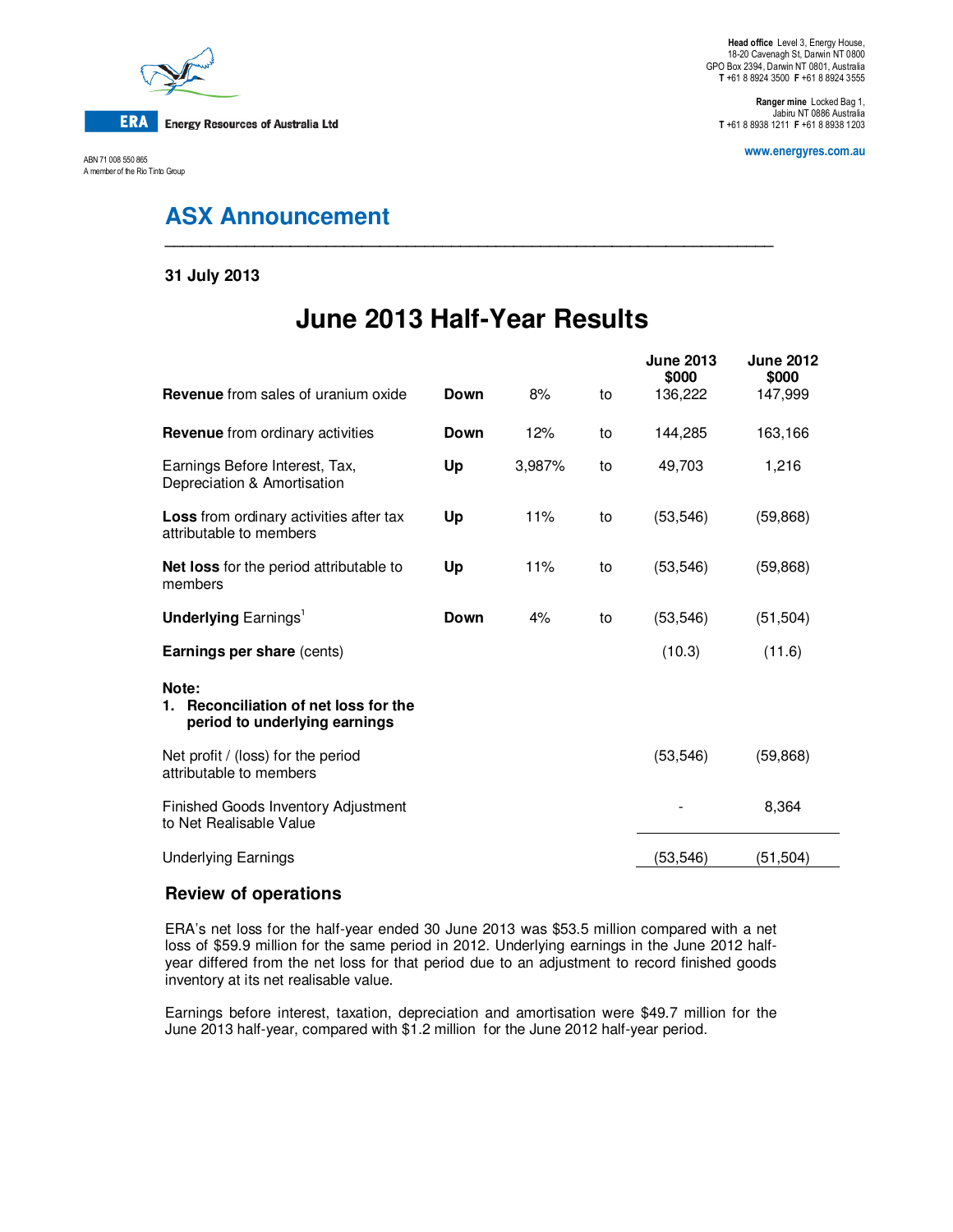

Revenues from sales of uranium oxide decreased to \$136.2 million from \$148.0 million in the June 2012 half year due to a lower average realised sales price, which was partially offset by a lower A\$:US\$ exchange rate. Sales volume was marginally lower for the period at 1,147 tonnes compared with the June 2012 half-year of 1,229 tonnes. As in previous years, forecast sales in 2013 are weighted towards the second half of the year.

The average realised sales price of uranium oxide for the June 2013 half-year was US\$53.63 per pound compared with US\$57.57 per pound for the corresponding period in 2012. This change was attributable to the decrease in the long term uranium price indicator and ERA's sales contract mix. For the 2013 half-year, the average long term uranium price indicator was US\$56.75 per pound and the average spot price was US\$41.45 per pound, compared to US\$60.67 per pound and \$US51.53 per pound respectively for the same period in 2012.

As sales of uranium oxide are denominated in US dollars, the weakening of the Australian dollar had a favourable impact on revenue when compared to 2012. The average A\$:US\$ exchange rate for the first half of 2013 was US99.5 cents compared to US105.4 cents in the June 2012 half-year.

Uranium oxide produced for the period was 1,847 tonnes compared with 1,244 tonnes for the June 2012 half-year. Uranium oxide production for the June 2013 half-year benefited from milling higher grade ore which had been stockpiled prior to the completion of Pit 3 in November 2012. The majority of that higher grade ore was processed during the June 2013 half-year. Until the commencement of production from the Ranger 3 Deeps mine (which remains subject to ERA Board and regulatory approvals), the mill will be fed with lower grade stockpiled material. Accordingly, ERA expects that the mill head grade in the second half of 2013 will be similar to the mill head grade achieved in the first half of 2012.

Since completion of mining in Pit 3 during November 2012, fleet operations have been focused on the initial backfill of Pit 3. This work is presently ahead of schedule, with 11.9 million tonnes of waste material moved into the pit during the half-year. By 30 June 2013, a total of 13.9 million tonnes of waste material has been moved into Pit 3 out of a planned total of 30 million tonnes of material. The high level of fleet efficiency has enabled ERA to reduce the fleet from fifteen trucks to eight whilst maintaining the original schedule for completion of the initial backfill. This has resulted in a corresponding reduction of 55 roles.

Cash costs for the June 2013 half-year were lower than the corresponding period in 2012. Consumables, employee benefits and contractor expenses were lower largely due to allocation of the majority of the mining fleet's costs to the rehabilitation provision. The reduction in contractor expenses in the June 2013 half-year was partially offset by an increase in expenditure on the Ranger 3 Deeps Exploration Decline project; with total spend for the June 2013 half year of \$18.5 million.

In January 2013, ERA sold all remaining stock of purchased uranium oxide on hand. Total sales of purchased product for the half-year ended June 2013 amounted to 48 tonnes compared to 447 tonnes for the corresponding period of 2012. No uranium oxide was purchased during the half-year ended June 2013 compared to 387 tonnes in the corresponding period of 2012. During the period ERA repaid all remaining uranium oxide loans.

ERA's non-cash costs have continued to increase significantly in the June 2013 half-year. Depreciation, which is largely calculated on a units of production basis, has significantly increased due to the higher production of uranium oxide during the first half of 2013.

Capital expenditure for the June 2013 half-year was \$64.0 million compared to \$51.8 million in the corresponding period of 2012. Capital expenditure for the 2013 half-year was largely associated with the Brine Concentrator project, with expenditure of \$59.4 million in the period.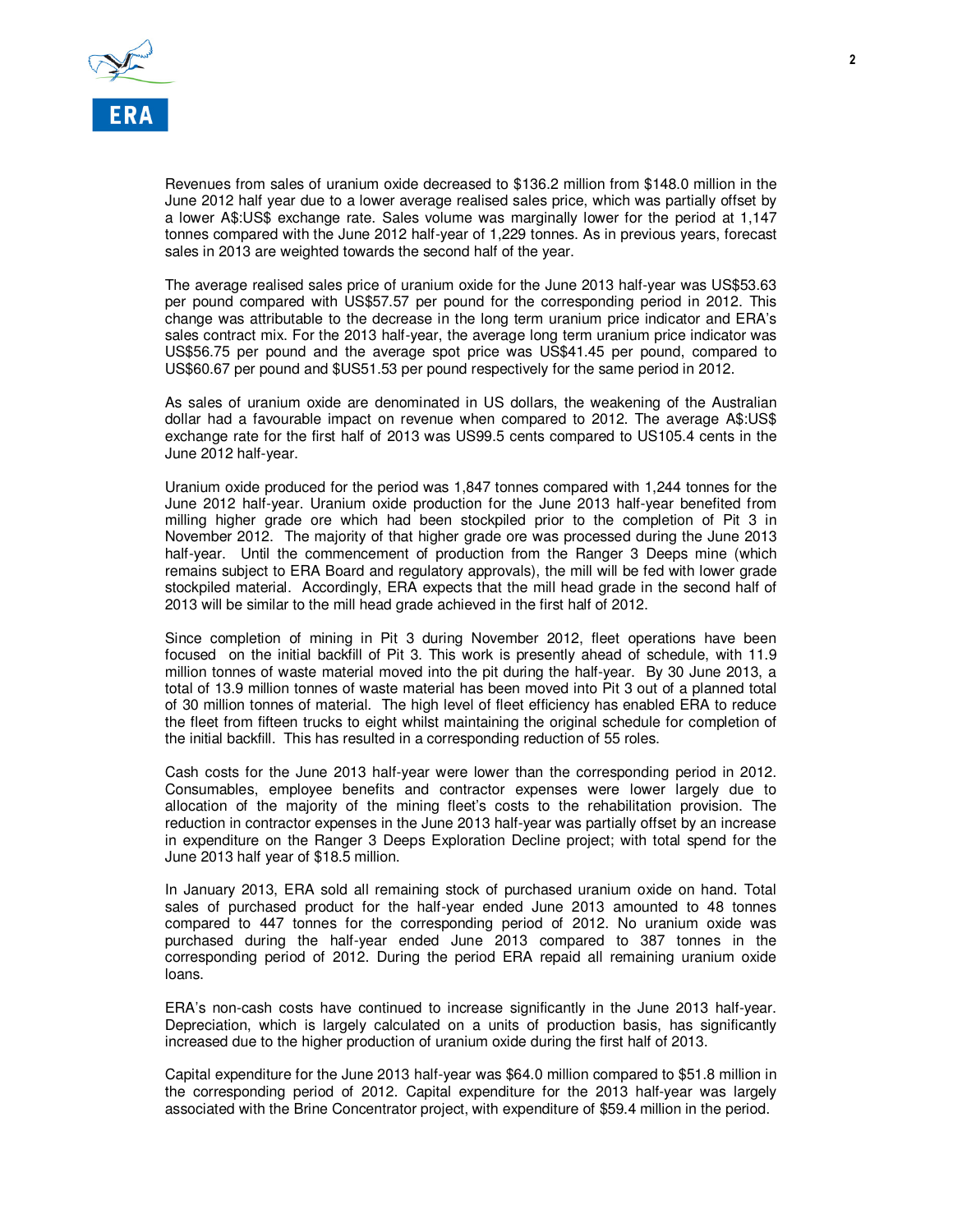

# **Exploration**

ERA is set to resume its surface exploration programme on the Ranger Project Area in early Quarter 3. The programme will focus on areas where mineralisation has previously been identified.

# **Ranger 3 Deeps Exploration Decline**

Construction of the Ranger 3 Deeps Exploration Decline continued with the decline face reaching 1,000 metres from the surface on 26 June 2013.

Underground exploration drilling of the Ranger 3 Deeps resource began in late May 2013 with two holes drilled by 30 June 2013 totalling 1,002 metres. Analysis and interpretation of the core from these holes is underway with the results to be provided in due course.

The project presently remains on schedule and within budget. Completion of the exploration decline is anticipated in late 2014.

ERA will invest an estimated \$120 million in the Ranger 3 Deeps Exploration Decline project to conduct close spaced underground exploration drilling to further define the Ranger 3 Deeps ore body, and to explore areas adjacent to the resource.

### **Ranger 3 Deeps Mine Prefeasibility Study**

The Ranger 3 Deeps Mine Prefeasibility Study continued, with work well underway on technical analysis of the ore body as well as commencement of the environmental approvals process. The public consultation period for the draft Environmental Impact Statement guidelines for the proposed Ranger 3 Deeps underground mine closed on 19 July 2013. We are presently awaiting the issue of the final guidelines.

The study remains on budget, with an estimated cost of \$57 million. It aims to evaluate and confirm the scope for a possible Ranger 3 Deeps underground mine. It will also include 16,000 metres of drilling for resource definition (in addition to the 35,000 metres of drilling approved as part of the Ranger 3 Deeps Exploration Decline project), an extension of the decline and the installation of a ventilation shaft.

#### **Brine Concentrator**

The June 2013 half-year saw significant progress on the Brine Concentrator, with construction nearing completion and final commissioning anticipated to occur in Quarter 3 2013. The project remains on schedule and within budget.

On full commissioning, the Brine Concentrator will have a nominal capacity to produce 1.83 gigalitres per annum of clean water through the treatment of process water. This is a critical component of ERA's operating and rehabilitation strategy.

# **Dividends**

In light of the financial results and the forecast cashflow requirements for the implementation of ERA's strategic initiatives, the ERA directors have decided not to declare an interim dividend in respect of the 2013 half-year (2012:Nil).

No final dividend was paid in respect to the 2012 financial year.